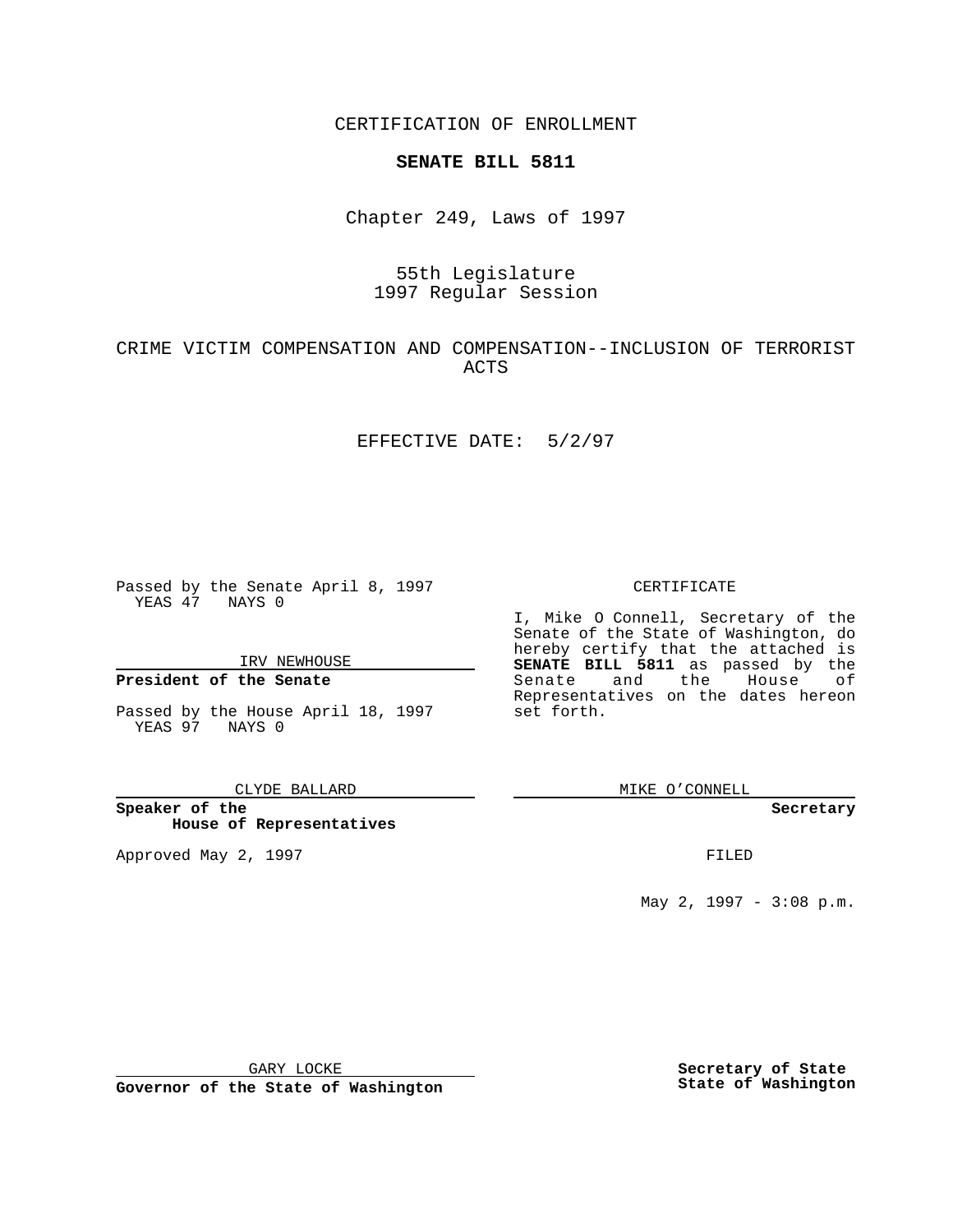# **SENATE BILL 5811** \_\_\_\_\_\_\_\_\_\_\_\_\_\_\_\_\_\_\_\_\_\_\_\_\_\_\_\_\_\_\_\_\_\_\_\_\_\_\_\_\_\_\_\_\_\_\_

\_\_\_\_\_\_\_\_\_\_\_\_\_\_\_\_\_\_\_\_\_\_\_\_\_\_\_\_\_\_\_\_\_\_\_\_\_\_\_\_\_\_\_\_\_\_\_

Passed Legislature - 1997 Regular Session

### **State of Washington 55th Legislature 1997 Regular Session**

**By** Senators Roach, Schow and Fairley; by request of Department of Labor & Industries

Read first time 02/13/97. Referred to Committee on Ways & Means.

 AN ACT Relating to including terrorism committed outside of the United States in the definition of criminal act for the purposes of crime victim compensation and assistance; amending RCW 7.68.020; creating a new section; and declaring an emergency.

BE IT ENACTED BY THE LEGISLATURE OF THE STATE OF WASHINGTON:

 **Sec. 1.** RCW 7.68.020 and 1990 c 73 s 1 are each amended to read as follows:

 The following words and phrases as used in this chapter have the meanings set forth in this section unless the context otherwise requires.

(1) "Department" means the department of labor and industries.

 (2) "Criminal act" means an act committed or attempted in this state which is punishable as a felony or gross misdemeanor under the laws of this state, or an act committed outside the state of Washington against a resident of the state of Washington which would be compensable had it occurred inside this state; and the crime occurred in a state which does not have a crime victims compensation program, for which the victim is eligible as set forth in the Washington 19 compensation law, or an act of terrorism as defined in 18 U.S.C. Sec.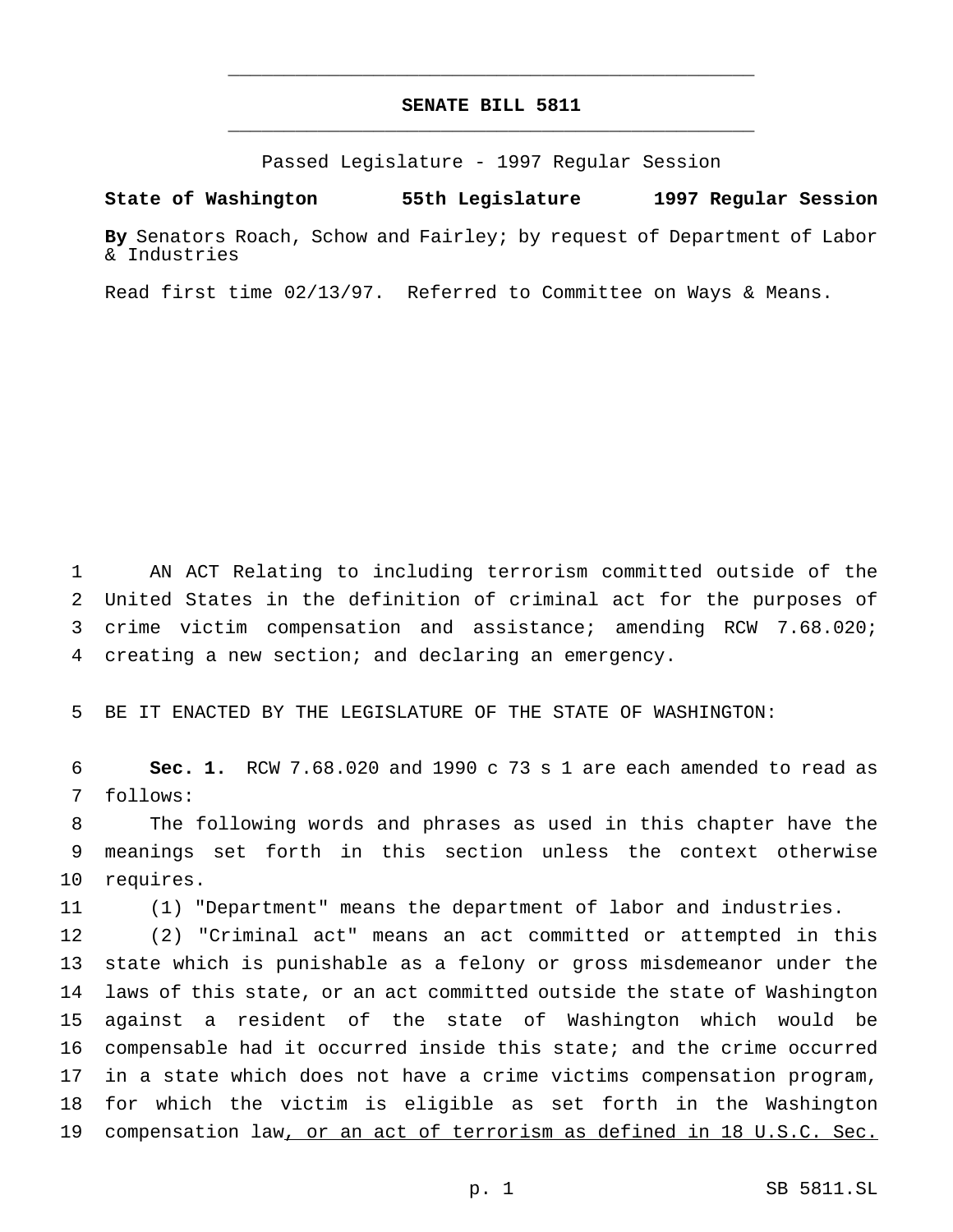2331, as it exists on the effective date of this section, committed outside of the United States against a resident of the state of Washington, except as follows:

 (a) The operation of a motor vehicle, motorcycle, train, boat, or aircraft in violation of law does not constitute a "criminal act" unless:

(i) The injury or death was intentionally inflicted;

 (ii) The operation thereof was part of the commission of another non-vehicular criminal act as defined in this section;

 (iii) The death or injury was the result of the operation of a motor vehicle after July 24, 1983, and a preponderance of the evidence establishes that the death was the result of vehicular homicide under RCW 46.61.520, or a conviction of vehicular assault under RCW 46.61.522, has been obtained: PROVIDED, That in cases where a probable criminal defendant has died in perpetration of vehicular assault or, because of physical or mental infirmity or disability the perpetrator is incapable of standing trial for vehicular assault, the department may, by a preponderance of the evidence, establish that a vehicular assault had been committed and authorize benefits; or

 (iv) Injury or death caused by a driver in violation of RCW 46.61.502;

 (b) Neither an acquittal in a criminal prosecution nor the absence of any such prosecution is admissible in any claim or proceeding under this chapter as evidence of the noncriminal character of the acts giving rise to such claim or proceeding, except as provided for in subsection (2)(a)(iii) of this section;

 (c) Evidence of a criminal conviction arising from acts which are the basis for a claim or proceeding under this chapter is admissible in such claim or proceeding for the limited purpose of proving the criminal character of the acts; and

 (d) Acts which, but for the insanity or mental irresponsibility of the perpetrator, would constitute criminal conduct are deemed to be criminal conduct within the meaning of this chapter.

 (3) "Victim" means a person who suffers bodily injury or death as a proximate result of a criminal act of another person, the victim's own good faith and reasonable effort to prevent a criminal act, or his good faith effort to apprehend a person reasonably suspected of engaging in a criminal act. For the purposes of receiving benefits pursuant to this chapter, "victim" is interchangeable with "employee"